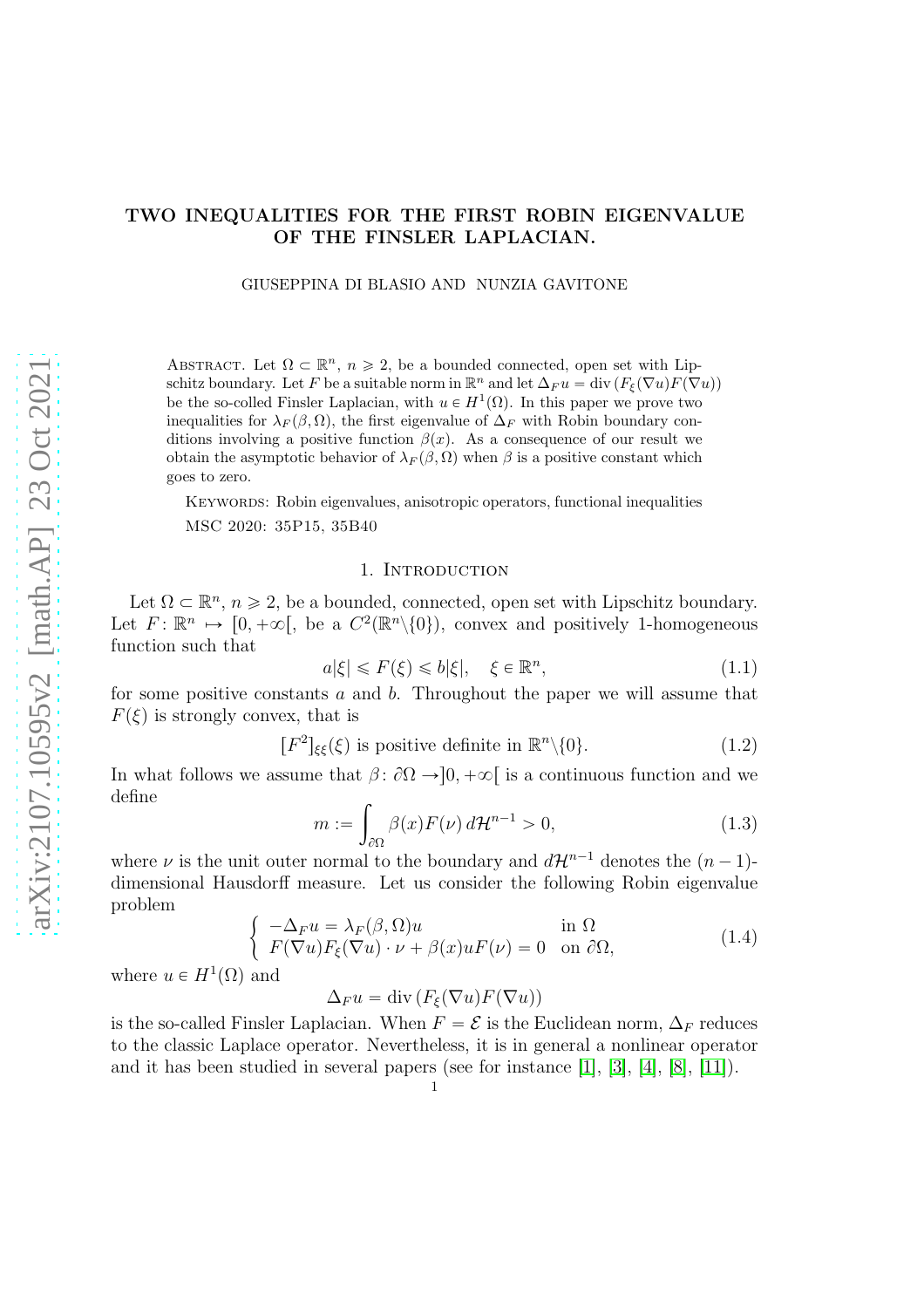In [\[14\]](#page-7-5) (see also [\[9\]](#page-7-6) for the case  $\beta$  equals to a positive constant) it is proved that the first eigenvalue of [\(1.4\)](#page-0-0) is positive, simple and has the following variational characterization

<span id="page-1-2"></span>
$$
\lambda_F(\beta,\Omega) = \min_{v \in H^1(\Omega) \setminus \{0\}} \frac{\int_{\Omega} F^2(\nabla v) dx + \int_{\partial \Omega} \beta(x) v^2 F(\nu) d\mathcal{H}^{n-1}}{\int_{\Omega} v^2 dx}.
$$
 (1.5)

On the other hand,  $\lambda_F(\beta, \Omega)$  verifies a Faber-Krahn type inequality for suitable functions  $\beta(x)$ . Finally, the authors prove some estimates for  $\lambda_F(\beta, \Omega)$  in terms of geometric quantities related to the domain  $\Omega$ , in particular, a weighted anisotropic Cheeger inequality.

The aim of this paper is to prove, for a positive and continuous function  $\beta$ , two inequalities involving  $\lambda_F(\beta, \Omega)$  in terms of the following quantities

<span id="page-1-1"></span>
$$
\sigma_F(\beta,\Omega) := \inf_{\substack{v \in H^1(\Omega) \setminus \{0\} \\ \int_{\partial\Omega} \beta(x)vF(\nu) d\mathcal{H}^{n-1} = 0}} \frac{\int_{\Omega} F^2(\nabla v) dx}{\int_{\Omega} v^2 dx},
$$
\n(1.6)

and

<span id="page-1-3"></span>
$$
q_F(\beta,\Omega) := \inf_{\substack{h \in H^1(\Omega) \setminus \{0\} \\ \Delta_F h = 0}} \frac{\int_{\partial\Omega} \beta(x) h^2 F(\nu) d\mathcal{H}^{n-1}}{\int_{\Omega} h^2 dx}.
$$
 (1.7)

We observe that if  $\beta(x) = \beta$  is a positive parameter, then

<span id="page-1-4"></span>
$$
q_F(\beta, \Omega) = \beta q_F(\Omega), \qquad (1.8)
$$

where

<span id="page-1-5"></span>
$$
q_F(\Omega) := \inf_{\substack{h \in H^1(\Omega) \setminus \{0\} \\ \Delta_F h = 0}} \frac{\int_{\partial \Omega} h^2 F(\nu) d\mathcal{H}^{n-1}}{\int_{\Omega} h^2 dx} \tag{1.9}
$$

while  $\sigma_F(\beta, \Omega)$  does not depend on  $\beta$  and then, in this case, we denote it by  $\sigma_F(\Omega)$ . On the other hand, in the Euclidean case, when  $\Omega$  has two axes of symmetry,  $\sigma_{\mathcal{E}}(\Omega)$ coincides with the first non-trivial Neumann eigenvalue of the Laplace operator  $\mu(\Omega)$  (see for instance [\[16\]](#page-7-7), [\[17\]](#page-7-8) and [\[18\]](#page-7-9)).

Furthermore, under certain assumptions  $q_{\mathcal{E}}(\Omega)$  coincides with the first nontrivial Steklov egenvalue  $q$  related to the biharmonic Laplacian

<span id="page-1-0"></span>
$$
\begin{cases}\n\Delta^2 v = 0 & \text{in } \Omega \\
v = 0 & \text{on } \partial\Omega \\
\Delta v = q \frac{\partial v}{\partial \nu} & \text{on } \partial\Omega.\n\end{cases}
$$
\n(1.10)

This is shown in [\[6\]](#page-7-10) by means of a generalized Fichera's duality principle, provided  $\Omega$  satisfies a uniform outer ball condition. We recall that problem  $(1.10)$  was first considered by Kuttler and Sigillito in [\[17\]](#page-7-8) and [\[18\]](#page-7-9) where among other things they studied the isoperimetric properties related to the first eigenvalue. In the last years this kind of problems have been intensively studied in the literature, we refer the reader for instance to [\[12\]](#page-7-11), [\[20\]](#page-7-12), [\[5\]](#page-7-13), [\[7\]](#page-7-14) and the references therein for further studies.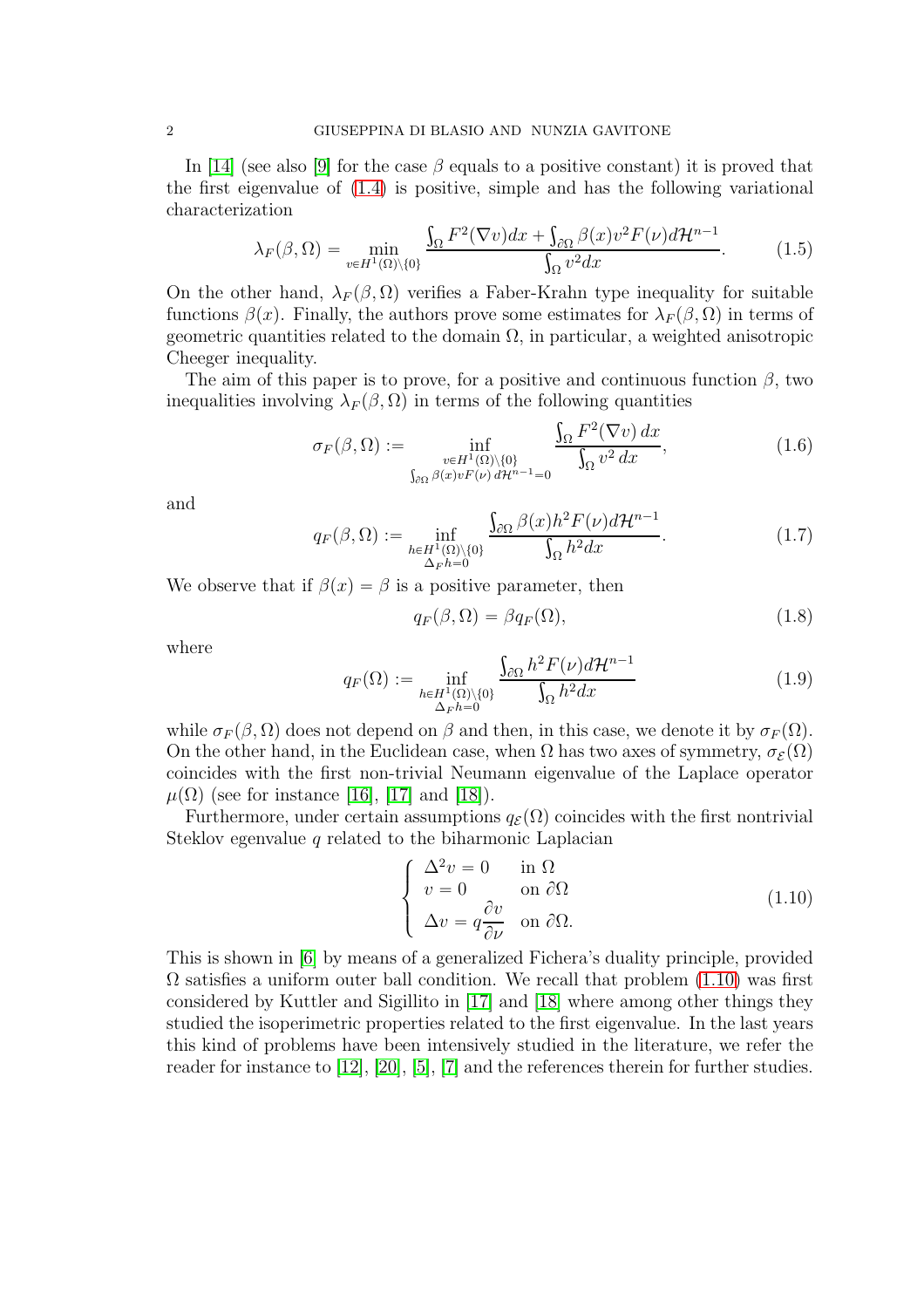TWO INEQUALITIES FOR THE FIRST ROBIN EIGENVALUE OF THE FINSLER LAPLACIANS

In particular one can find some physical interpretation of the Steklov boundary conditions in [\[7\]](#page-7-14) where the authors state also several Navier-Robin problems for the biharmonic operator. Finally, when  $\beta$  is not a positive constant in [\[15\]](#page-7-15) the authors prove that if  $\partial\Omega \in C^2$  then  $q_{\mathcal{E}}(\beta, \Omega)$  coincides with the first nontrivial eigenvalue of the following "weighted " Steklov type problem

$$
\begin{cases}\n\Delta^2 v = 0 & \text{in } \Omega \\
v = 0 & \text{on } \partial\Omega \\
\Delta v = q_{\mathcal{E}}(\beta, \Omega) \frac{1}{\beta(x)} \frac{\partial v}{\partial \nu} & \text{on } \partial\Omega.\n\end{cases}
$$
\n(1.11)

Our main result is the following

**Theorem 1.1.** Let  $\Omega \subset \mathbb{R}^n$ ,  $n \geq 2$ , be a bounded, connected, open set with Lipschitz boundary, then

<span id="page-2-0"></span>
$$
\frac{1}{\lambda_F(\beta,\Omega)} \leq \frac{1}{\sigma_F(\beta,\Omega)} + \frac{|\Omega|}{m}
$$
\n(1.12)

and

<span id="page-2-1"></span>
$$
\frac{1}{\lambda_F(\beta,\Omega)} \leq \frac{1}{\lambda_F(\Omega)} + \frac{1}{q_F(\beta,\Omega)},\tag{1.13}
$$

where  $\beta: \partial\Omega \to ]0, +\infty[$  is a continuous function, m is given by [\(1.3\)](#page-0-1) and  $\lambda_F(\Omega)$  is the first Dirichlet eigenvalue of the Finsler Laplacian.

In the Euclidean case, when  $\beta(x) = \beta > 0$  is constant, the inequalities [\(1.12\)](#page-2-0) and [\(1.13\)](#page-2-1) were proved in [\[21\]](#page-7-16) for  $\lambda_{\mathcal{E}}(\beta, \Omega)$ , the first Robin eigenvalue of the Laplacian by using the P-function method (see also [\[22\]](#page-7-17)).

Successively in [\[16\]](#page-7-7), Kuttler proves the same result with a simpler proof whose key ingredient is an algebraic inequality between geometric and arithmetic means. Our result, in this order of idea, allows to extend the results of [\[21\]](#page-7-16) to the case when  $\beta$  is not constant and to a larger class of elliptic operators. Our proof follows the idea contained in [\[16\]](#page-7-7).

We prove inequalities [\(1.12\)](#page-2-0) and [\(1.13\)](#page-2-1) in Section 2 and Section 3, respectively.

## 2. Proof of the inequality [\(1.12\)](#page-2-0)

First of all, in order to verify that inequality [\(1.12\)](#page-2-0) is well posed, we show that  $\sigma_F(\beta, \Omega)$  is positive. To see this we first prove that  $\sigma_F(\beta, \Omega)$  is a minimum. Let  $v_k \in H^1(\Omega) \setminus \{0\}$  be a minimizing sequence such that  $\int_{\partial \Omega} \beta(x) v_k F(\nu) d\mathcal{H}^{n-1} = 0$ ,  $||v_k||_{L^2(\Omega)} = 1$  and

$$
\lim_{k} \int_{\Omega} F^2(\nabla v_k) dx = \sigma_F(\beta, \Omega). \tag{2.1}
$$

Then  $v_k$  is bounded in  $H^1(\Omega)$  and there exists a subsequence, still denoted by  $v_k$ , such that  $v_k$  converges in  $L^2(\Omega)$  to a function  $v \in H^1(\Omega)$  with  $||v||_{L^2(\Omega)} = 1$ . Furthermore, by the classical trace embedding Theorem,  $v_k$  converges to v also in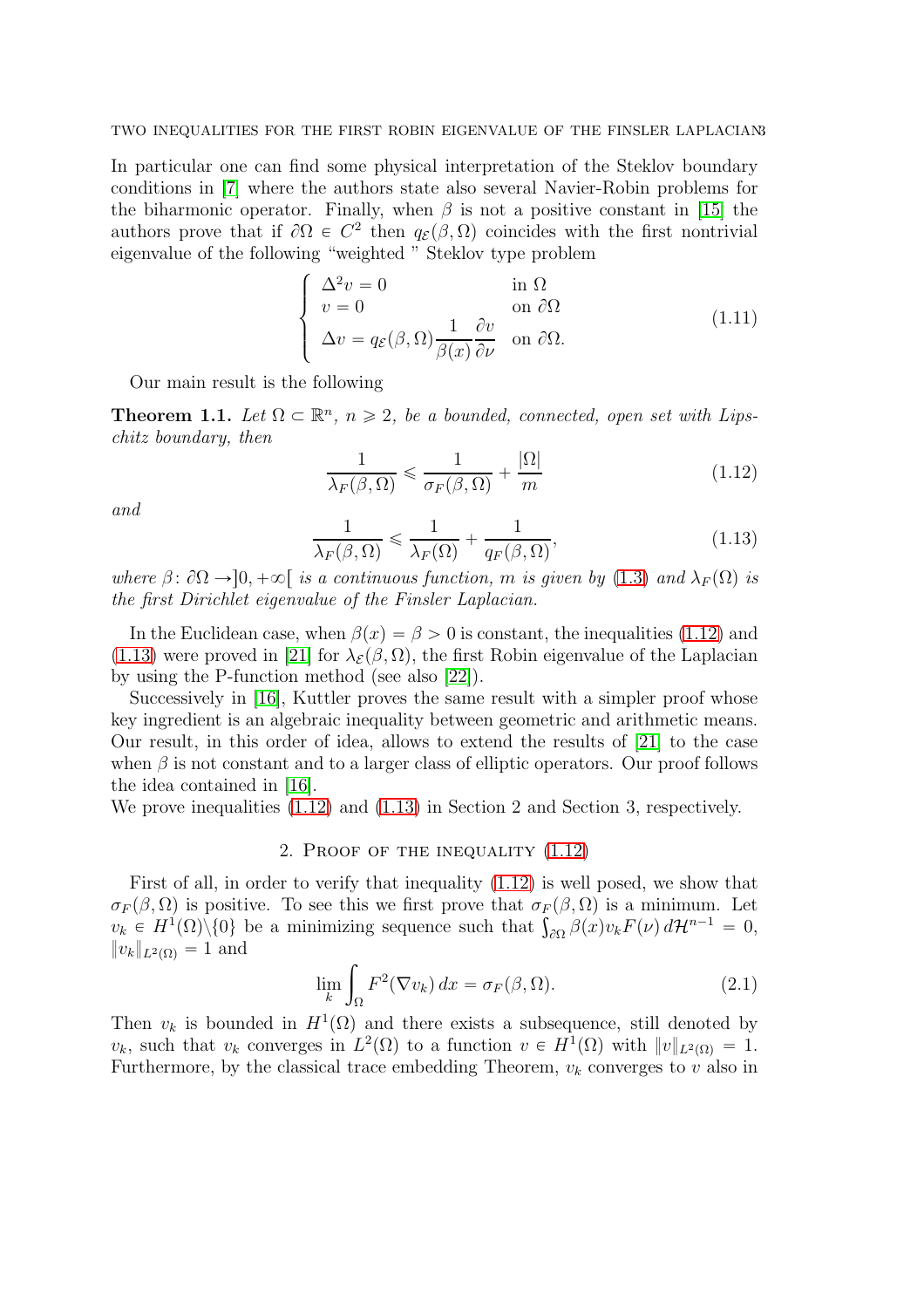$L^2(\partial\Omega)$  and then  $\int_{\partial\Omega} \beta(x) v F(\nu) d\mathcal{H}^{n-1} = 0$ . Taking v as test function in [\(1.6\)](#page-1-1) and using Fatou's Lemma, we finally get

$$
\sigma_F(\beta,\Omega) \leq \int_{\Omega} F^2(\nabla v) \, dx \leq \liminf_k \int_{\Omega} F^2(\nabla v_k) \, dx = \sigma_F(\beta,\Omega).
$$

So v is a minimizer for  $\sigma_F(\beta, \Omega)$  and we can show that  $\sigma_F(\beta, \Omega) > 0$  arguing by contradiction. Indeed, if by absurd  $\sigma_F(\beta, \Omega) = 0$  then there exists  $v \in H^1(\Omega) \setminus \{0\}$ such that  $\int_{\partial\Omega} \beta(x)v F(\nu) d\mathcal{H}^{n-1} = 0$ ,  $||v||_{L^2(\Omega)} = 1$  and  $\int_{\Omega} F^2(\nabla u) dx = 0$  and hence  $v = C$  almost everywhere in  $\overline{\Omega}$ , with  $C \in \mathbb{R}$ , and  $C \neq 0$ . Since  $m > 0$ , this is in contradiction with

$$
C \int_{\partial \Omega} \beta(x) F(\nu) d\mathcal{H}^{n-1} = 0.
$$

Now we prove inequality [\(1.12\)](#page-2-0). For the reader's convenience from now on we will use the following notation

$$
E_F(w) := \int_{\Omega} F^2(\nabla w) dx,
$$
\n(2.2)

for any  $w \in H^1(\Omega)$ . Let u be a positive eigenfunction corresponding to  $\lambda_F(\beta, \Omega)$ and

<span id="page-3-0"></span>
$$
c = \frac{1}{m} \int_{\partial \Omega} \beta(x) u F(\nu) d\mathcal{H}^{n-1}, \qquad (2.3)
$$

with  $m$  defined in  $(1.3)$ . By the Minkowski inequality and, recalling the definition of  $\sigma_F(\beta, \Omega)$  in [\(1.6\)](#page-1-1), we have

$$
\sqrt{\int_{\Omega} u^2 dx} \leq \sqrt{\int_{\Omega} (u-c)^2 + \sqrt{c^2 |\Omega|}} \leq \sqrt{\frac{E_F(u)}{\sigma_F(\beta, \Omega)}} + \sqrt{c^2 |\Omega|}.
$$

Squaring and using the arithmetic-geometric mean inequality, we have

<span id="page-3-1"></span>
$$
\int_{\Omega} u^2 dx \leq \frac{E_F(u)}{\sigma_F(\beta, \Omega)} + c^2 |\Omega| + 2\sqrt{\frac{E_F(u)c^2 |\Omega|}{\sigma_F(\beta, \Omega)}}
$$
\n
$$
\leq \frac{E_F(u)}{\sigma_F(\beta, \Omega)} + c^2 |\Omega| + \frac{E_F(u)|\Omega|}{m} + \frac{c^2 m}{\sigma_F(\beta, \Omega)}
$$
\n
$$
= E_F(u) \left( \frac{1}{\sigma_F(\beta, \Omega)} + \frac{|\Omega|}{m} \right) + c^2 m \left( \frac{1}{\sigma_F(\beta, \Omega)} + \frac{|\Omega|}{m} \right)
$$
\n
$$
= \left( \frac{1}{\sigma_F(\beta, \Omega)} + \frac{|\Omega|}{m} \right) (E_F(u) + c^2 m).
$$
\n(2.4)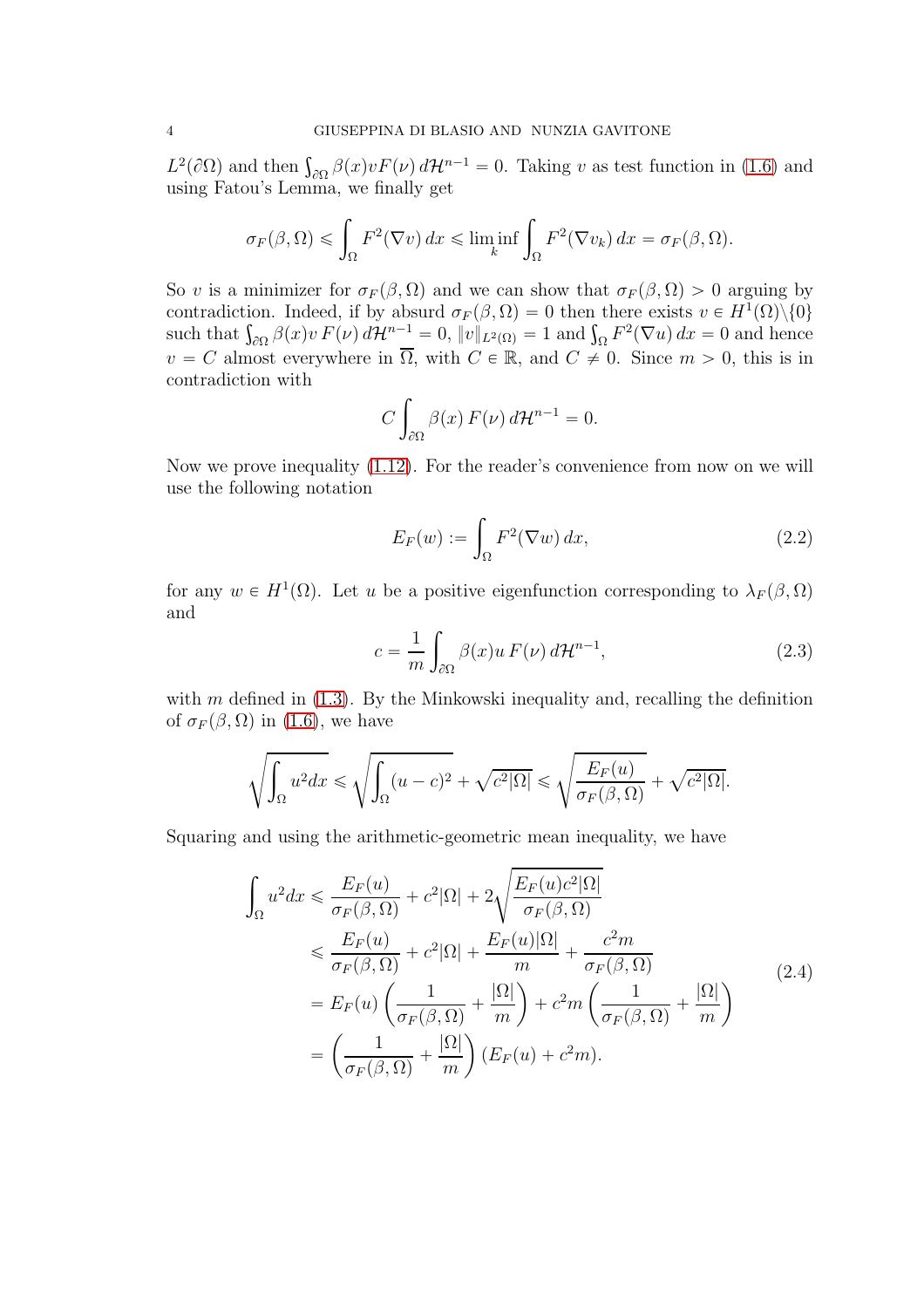$$
\int_{\Omega} u^2 dx \le \left(\frac{1}{\sigma_F(\beta,\Omega)} + \frac{|\Omega|}{m}\right) \left(E_F(u) + \frac{\left(\int_{\partial\Omega} \beta(x)F(\nu)d\mathcal{H}^{n-1}\right)\left(\int_{\partial\Omega} \beta(x)u^2F(\nu)d\mathcal{H}^{n-1}\right)}{m}\right)
$$
\n
$$
= \left(\frac{1}{\sigma_F(\beta,\Omega)} + \frac{|\Omega|}{m}\right) \left(E_F(u) + \int_{\partial\Omega} \beta(x)u^2F(\nu)d\mathcal{H}^{n-1}\right)
$$
\n
$$
= \left(\frac{1}{\sigma_F(\beta,\Omega)} + \frac{|\Omega|}{m}\right) \left(\lambda_F(\beta,\Omega)\int_{\Omega} u^2 dx\right)
$$
\n(2.5)

which gives  $(1.12)$ .

**Remark 2.1.** Let  $\Omega$  be an open set of  $\mathbb{R}^n$  with Lipschitz boundary. We denote by  $P_F(\Omega)$  the so-called anisotropic perimeter defined as follows (see for instance [\[2\]](#page-7-18))

$$
P_F(\Omega) = \int_{\partial \Omega} F(\nu) d\mathcal{H}^{n-1},
$$

where  $\nu$  denotes the unit outer normal to  $\partial\Omega$ . We stress that when  $\beta(x) = \beta$  is a positive constant, the inequality [\(1.12\)](#page-2-0) gives the following asymptotic behavior of  $\lambda_F(\beta, \Omega)$ , when  $\beta$  goes to zero:

<span id="page-4-1"></span>
$$
\lim_{\beta \to 0} \frac{\lambda_F(\beta, \Omega)}{\beta} = \frac{P_F(\Omega)}{|\Omega|}.
$$
\n(2.6)

Indeed if  $\beta$  is a positive constant then  $m = \beta P_F(\Omega)$  and we have

<span id="page-4-0"></span>
$$
\frac{P_F(\Omega)}{|\Omega|} \geq \frac{\lambda_F(\beta, \Omega)}{\beta} \geq \frac{P_F(\Omega)\sigma_F(\Omega)}{P_F(\Omega)\beta + |\Omega|\sigma_F(\Omega)},\tag{2.7}
$$

where the first inequality follows by using a constant as test function in [\(1.5\)](#page-1-2) and the second by using [\(1.12\)](#page-2-0). Taking in [\(2.7\)](#page-4-0) the limit for  $\beta$  which goes to zero one get [\(2.6\)](#page-4-1).

**Remark 2.2.** Let  $\mu_F(\Omega)$  be the first non-trivial Neumann eigenvalue of the Finsler Laplacian (see for instance [\[10\]](#page-7-19)), it holds

<span id="page-4-2"></span>
$$
\sigma_F(\beta, \Omega) \leqslant \mu_F(\Omega). \tag{2.8}
$$

Indeed if u is an eigenfunction corresponding to  $\mu_F(\Omega)$ , then  $\int_{\Omega} u \, dx = 0$  and

$$
\mu_F(\Omega) = \frac{\int_{\Omega} F^2(\nabla u) \, dx}{\int_{\Omega} u^2 \, dx}.
$$

Inequality [\(2.8\)](#page-4-2) follows by taking as test in [\(1.6\)](#page-1-1) the function  $v(x) = u(x) - c$ , where c is as in  $(2.3)$ .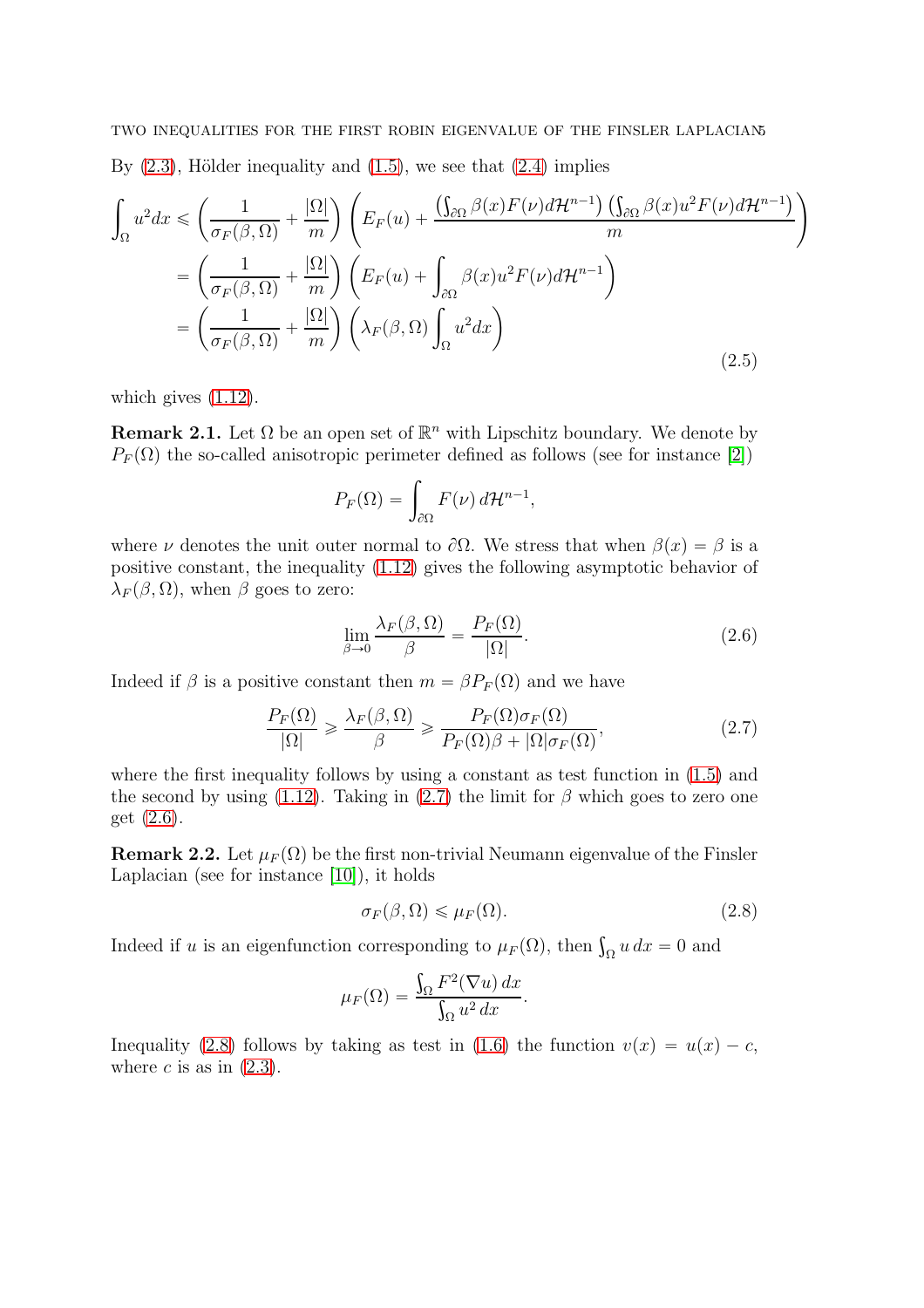# 3. Proof of the inequality [\(1.13\)](#page-2-1)

First of all, we observe that the trace embedding Theorem ensures that  $q_F(\beta, \Omega)$ is positive and then inequality [\(1.13\)](#page-2-1) is well posed.

Let u be a positive eigenfunction corresponding to  $\lambda_F(\beta, \Omega)$  and let us consider the functions  $v$  and  $h$  which solve the following problems respectively

<span id="page-5-0"></span>
$$
\begin{cases}\n\Delta_F v = \Delta_F u & \text{in } \Omega \\
v = 0 & \text{on } \partial\Omega,\n\end{cases}
$$
\n(3.1)

and

$$
\begin{cases} \Delta_F h = 0 & \text{in } \Omega \\ h = u & \text{on } \partial\Omega. \end{cases}
$$
 (3.2)

The maximum principle assures that  $u \le v + h$ . Moreover, by using the same notation of Section 2, it holds

$$
E_F(u) \ge E_F(v). \tag{3.3}
$$

Indeed, the convexity of  $F^2$  and the homogeneity of  $F$  imply

$$
\int_{\Omega} F^{2}(\nabla v) dx \geq -\int_{\Omega} F^{2}(\nabla u) dx + 2 \int_{\Omega} F(\nabla v) F_{\xi}(\nabla v) \cdot \nabla v dx
$$

$$
= -\int_{\Omega} F^{2}(\nabla u) dx + 2 \int_{\Omega} F^{2}(\nabla v) dx,
$$

where last equality follows being  $v$  the solution of  $(3.1)$ . By the Minkowski inequality, by the definition of  $q_F(\beta, \Omega)$  given in [\(1.7\)](#page-1-3) and recalling the following variational characterization of  $\lambda_F(\Omega)$  (see for instance [\[3\]](#page-7-1))

$$
\lambda_F(\Omega) = \min_{u \in H_0^1(\Omega) \setminus \{0\}} \frac{E_F(u)}{\int_{\Omega} u^2 dx},\tag{3.4}
$$

.

we get

$$
\left(\int_{\Omega} u^2 dx\right)^{\frac{1}{2}} \leq \left(\int_{\Omega} v^2 dx\right)^{\frac{1}{2}} + \left(\int_{\Omega} h^2 dx\right)^{\frac{1}{2}}
$$

$$
\leq \left(\frac{E_F(v)}{\lambda_F(\Omega)}\right)^{\frac{1}{2}} + \left(\frac{\int_{\partial\Omega} \beta(x)h^2 F(\nu) d\mathcal{H}^{n-1}}{q_F(\beta, \Omega)}\right)^{\frac{1}{2}}
$$

$$
\leq \left(\frac{E_F(u)}{\lambda_F(\Omega)}\right)^{\frac{1}{2}} + \left(\frac{\int_{\partial\Omega} \beta(x)u^2 F(\nu) d\mathcal{H}^{n-1}}{q_F(\beta, \Omega)}\right)^{\frac{1}{2}}
$$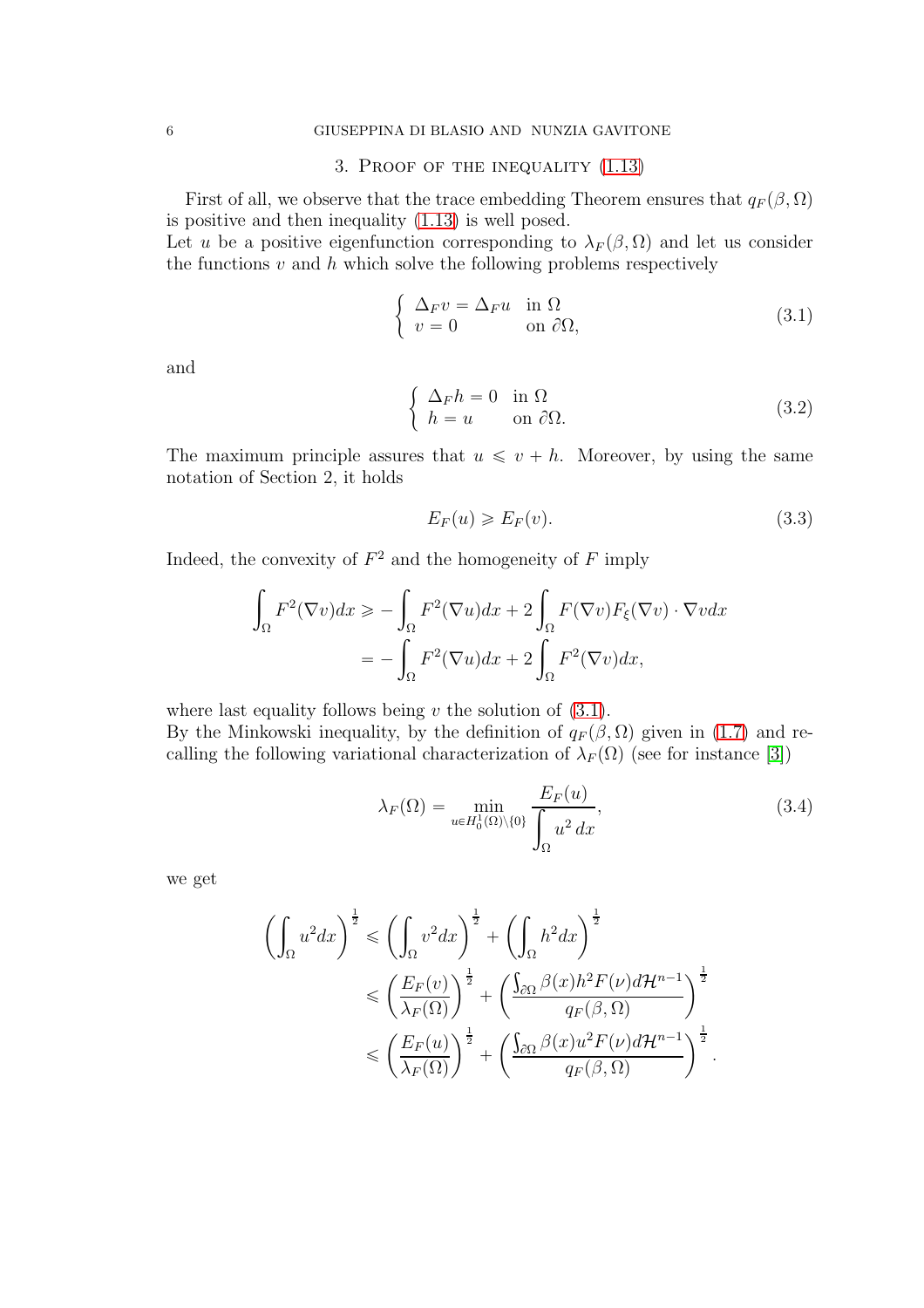Squaring and using the arithmetic-geometric mean inequality, we have

$$
\int_{\Omega} u^2 dx \leqslant \frac{E_F(u)}{\lambda_F(\Omega)} + \frac{\int_{\partial\Omega} \beta(x)u^2 F(\nu) d\mathcal{H}^{n-1}}{q_F(\beta,\Omega)} + 2\left(\frac{E_F(u)\int_{\partial\Omega} \beta(x)u^2 F(\nu) d\mathcal{H}^{n-1}}{\lambda_F(\Omega)q_F(\beta,\Omega)}\right)^{\frac{1}{2}} \\
\leqslant \left(\frac{1}{\lambda_F(\Omega)} + \frac{1}{q_F(\beta,\Omega)}\right) E_F(u) + \int_{\partial\Omega} \beta(x)u^2 F(\nu) d\mathcal{H}^{n-1}\left(\frac{1}{q_F(\beta,\Omega)} + \frac{1}{\lambda_F(\Omega)}\right) \\
\leqslant \left(\frac{1}{\lambda_F(\Omega)} + \frac{1}{q_F(\beta,\Omega)}\right) \left(E_F(u) + \int_{\partial\Omega} \beta(x)u^2 F(\nu) d\mathcal{H}^{n-1}\right),
$$

which gives [\(1.13\)](#page-2-1).

Remark 3.1. We stress that inequality [\(1.13\)](#page-2-1) can also be written as follows

<span id="page-6-0"></span>
$$
0 \leqslant \frac{1}{\lambda_F(\beta,\Omega)} - \frac{1}{\lambda_F(\Omega)} \leqslant \frac{1}{q_F(\beta,\Omega)},\tag{3.5}
$$

this inequality gives an upper bound of the distance between the first Dirichlet and Robin eigenvalue of the Finsler Laplacian in terms of  $q_F(\beta, \Omega)$ . In particular, if  $\beta(x) = \beta$  is constant, [\(3.5\)](#page-6-0) can be rewritten by [\(1.8\)](#page-1-4) as

<span id="page-6-1"></span>
$$
0 \leqslant \frac{1}{\lambda_F(\beta,\Omega)} - \frac{1}{\lambda_F(\Omega)} \leqslant \frac{1}{\beta q_F(\Omega)},\tag{3.6}
$$

with  $q_F(\Omega)$  defined by [\(1.9\)](#page-1-5). Inequality [\(3.6\)](#page-6-1) implies that if  $\beta \to +\infty$  then  $\lambda_F(\beta, \Omega) \rightarrow \lambda_F(\Omega)$  as well known.

**Remark 3.2.** We observe that [\(1.13\)](#page-2-1) gives a geometric inequality involving  $q_F(\beta, \Omega)$ . Indeed, if we consider  $h \equiv 1$  as test function in [\(1.7\)](#page-1-3) we have

$$
q_F(\beta,\Omega) \leq \frac{m}{|\Omega|},\tag{3.7}
$$

that reads in the constant case by [\(1.8\)](#page-1-4) as

$$
q_F(\Omega) \leqslant \frac{P_F(\Omega)}{|\Omega|},
$$

where  $q_F(\Omega)$  is defined in [\(1.9\)](#page-1-5).

### **ACNOWLEDGEMENTS**

This work has been partially supported by the MiUR-PRIN 2017 grant "Qualitative and quantitative aspects of nonlinear PDEs", by GNAMPA of INdAM, by FRA 2020 "Optimization problems in Geometric-functional inequalities and nonlinear PDEs"(OPtImIzE), by project Vain-Hopes within the program VALERE:VAnviteLli pEr la RicErca.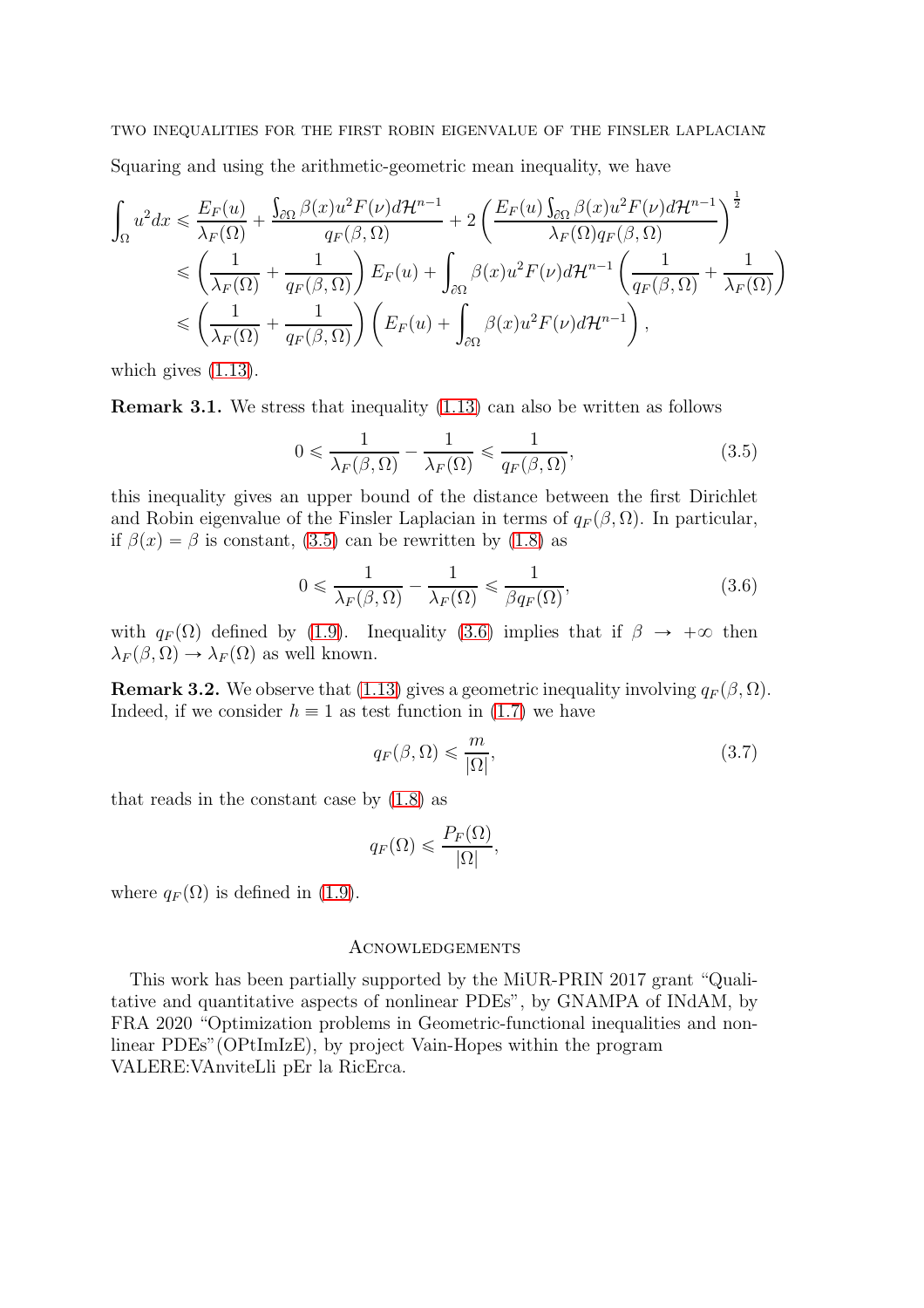#### **REFERENCES**

- <span id="page-7-0"></span>[1] A. Alvino, V. Ferone, P.-L. Lions, G. Trombetti, Convex symmetrization and applications, Ann. Inst. H. Poincaré Anal. Non Linéaire, 14 (1997) 275–293.
- <span id="page-7-18"></span>[2] M. Amar and G. Bellettini. A notion of total variation depending on a metric with discontinuous coefficients. Ann. Inst. H. Poincaré Anal. Non Linéaire, 11 (1994) 91–133.
- <span id="page-7-1"></span>[3] M. Belloni, V. Ferone, B. Kawohl, Isoperimetric inequalities, Wulff shape and related questions for strongly nonlinear elliptic operators, Z. Angew. Math. Phys. ZAMP 54 (2003) 771-783.
- <span id="page-7-2"></span>[4] V. Ferone, B. Kawohl, Remarks on a Finsler-Laplacian, Proc. Amer. Math. Soc. 137 (1) (2009) 247-253.
- <span id="page-7-13"></span>[5] E. Berchio, F. Gazzola, E. Mitidieri, Positivity preserving property for a class of biharmonic elliptic problems, J. Differ. Equa. 229 (2006) 1-23.
- <span id="page-7-10"></span>[6] D. Bucur, A. Ferrero, F. Gazzola, On the first eigenvalue of a fourth order Steklov problem, Calc. Var., 35 (2009) 103-131.
- <span id="page-7-14"></span><span id="page-7-3"></span>[7] D. Buoso, J.B. Kennedy, The Bilaplacian with Robin boundary conditions, preprint 2021, [arXiv:2105.11249](http://arxiv.org/abs/2105.11249) .
- [8] F. Della Pietra, G. di Blasio, N. Gavitone, Sharp estimates on the first Dirichlet eigenvalue of nonlinear elliptic operators via maximum principle, Adv. Nonlinear Anal. 9 (2020) 278–291.
- <span id="page-7-6"></span>[9] F. Della Pietra, N. Gavitone, Faber-Krahn Inequality for Anisotropic Eigenvalue Problems with Robin Boundary Conditions, Potential Anal 41 (2014) 1147-1166.
- <span id="page-7-19"></span>[10] F. Della Pietra, N. Gavitone, G. Piscitelli, A sharp weighted anisotropic Poincaré inequality for convex domains, Comptes Rendus Mathematique 355 ( 2017) 748–752.
- <span id="page-7-4"></span>[11] F. Della Pietra, N. Gavitone Anisotropic elliptic problems involving Hardy-type potentials, J. Math. Anal. Appl. 397 (2013) 800-813.
- <span id="page-7-11"></span>[12] A. Ferrero, F. Gazzola, T. Weth, On a fourth order Steklov eigenvalue problem, Analysis 25 (2005) 315-332.
- [13] G. Fichera, Su un principio di dualità per talune formule di maggiorazione relative alle equazioni differenziali, Atti Accad. Naz. Lincei 19 (1955) 411-418.
- <span id="page-7-5"></span>[14] N. Gavitone, L. Trani, On the first Robin eigenvalue of a class of anisotropic operators, Milan J. Math. 86 (2018) 201-223.
- <span id="page-7-15"></span>[15] J. Hersch, L.E. Payne,One-Dimensional Auxiliary Problems and a priori Bounds, Abhandlungen Math. Seminar Univ. Hamburg, Band 36 (1971) 57-65.
- <span id="page-7-8"></span><span id="page-7-7"></span>[16] J. R. Kuttler, A Note on a Paper of Sperb. ZAMP 24 (1973) 431-434.
- [17] J.R. Kuttler, V. G. Sigillito, Inequalities for Membrane and Stekloff Eigenvalues, J. Math. Anal. Appl. 23 (1968) 148-160.
- <span id="page-7-9"></span>[18] J.R. Kuttler, V. G. Sigillito, An Inequality for a Stekloff Eigenvalue by the Method of Defect, Proc. Amer. Math. Soc. 20 (1969) 357–360.
- <span id="page-7-12"></span>[19] L.E. Payne,Isoperimetric Inequalities and their Applications, SIAM Rev. 9 (1967) 453–488.
- [20] S. Raulot, A. Savo, Sharp Bounds for the First Eigenvalue of a Fourth-Order Steklov Problem, J. Geom. Anal., 25 (2015) 1602–1619.
- <span id="page-7-16"></span>[21] R. P. Sperb,Untere und obere Schranken fur den tiefsten Eigenwert der elastisch gestutzten Membran, Z. Angew. Math. Phys. 23 (1972) 231–244.
- <span id="page-7-17"></span>[22] R. P. Sperb, Maximum principles and applications, Academic Press, 1981.